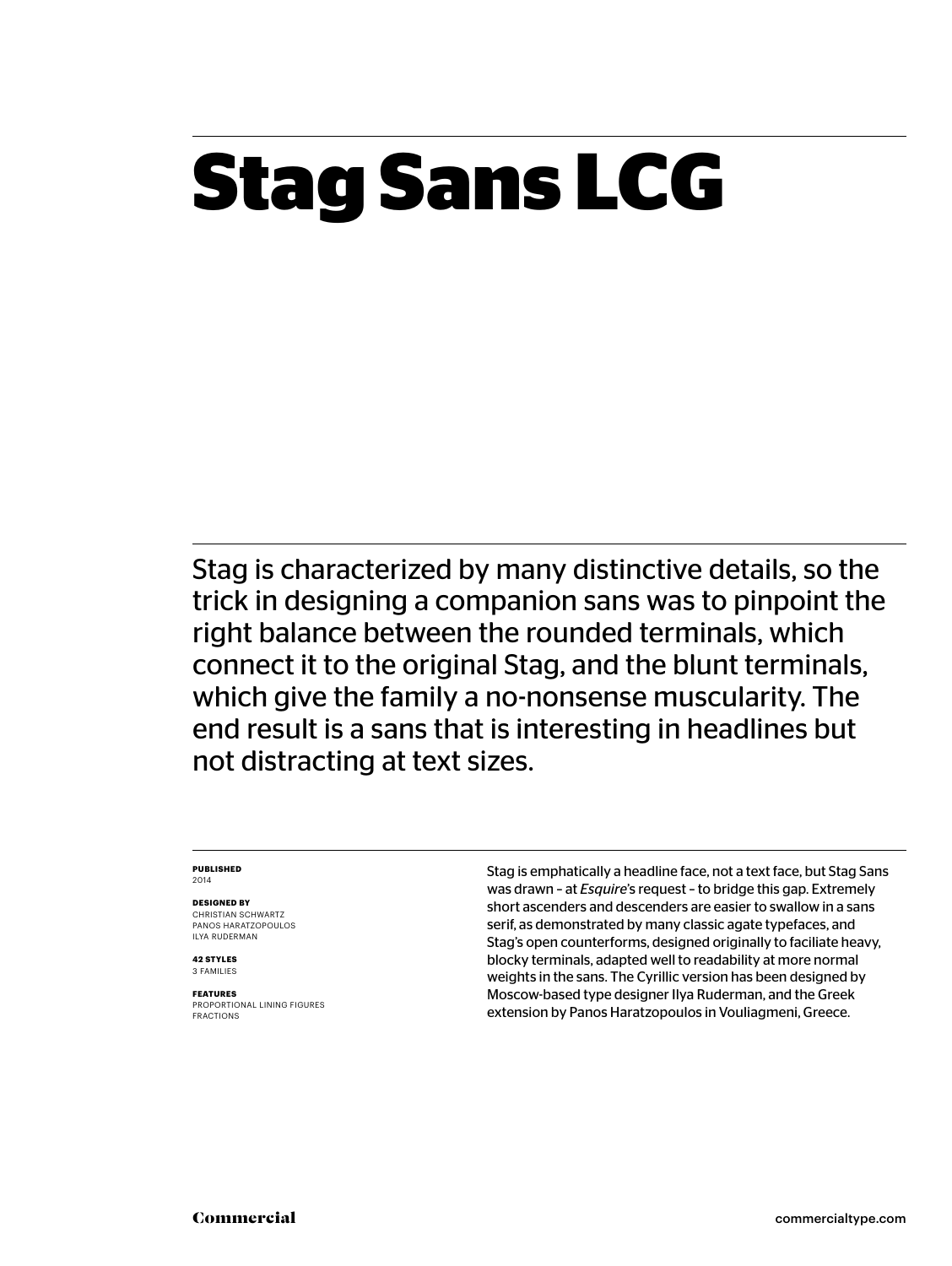Stag Sans LCG Thin *Stag Sans LCG Thin Italic* Stag Sans LCG Light *Stag Sans LCG Light Italic* Stag Sans LCG Book *Stag Sans LCG Book Italic* Stag Sans LCG Medium *Stag Sans LCG Medium Italic* **Stag Sans LCG Semibold** *Stag Sans LCG Semibold Italic* **Stag Sans LCG Bold** *Stag Sans LCG Bold Italic* Stag Sans LCG Black *Stag Sans LCG Black Italic*

Rather than using ambiguous names like "Pro", "World" or "WGL" for our font files with extended language support, we have devised a simple way to denote which alphabets are supported in complex families like Stag.

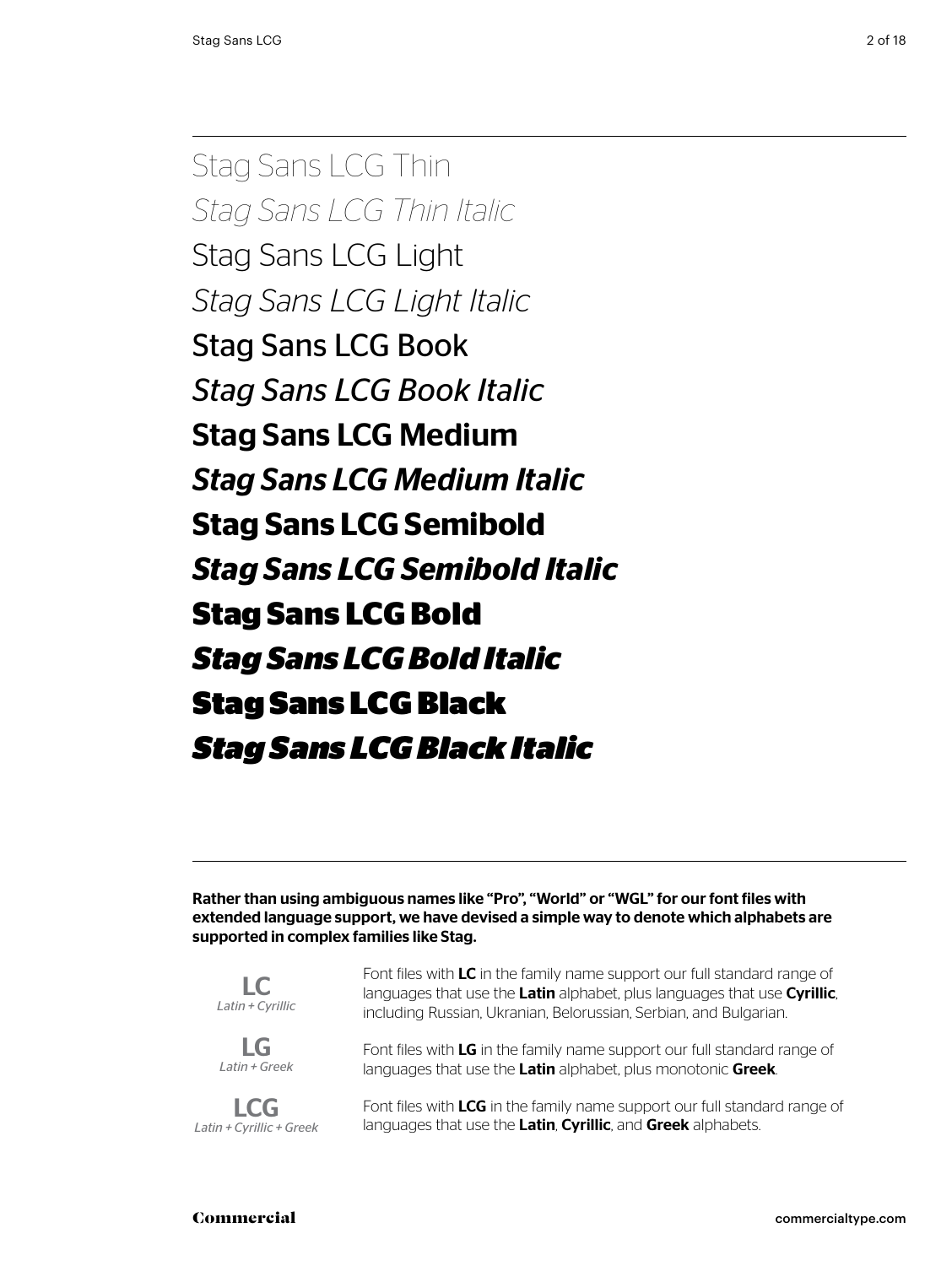BOSTON OPERA HOU *Sisällissodan aikana ja sen*

STAG SANS THIN, THIN ITALIC, 40 PT

An average of 1825.61 km PÄIJÄNNE TAVASTLAND *Convention of Kanagawa*

STAG SANS LIGHT, LIGHT ITALIC, 40 PT

## Fundamental processes MĀKAHA, WAIMĀNALO *Pukaskwa National Park*

STAG SANS BOOK, BOOK ITALIC, 40 PT

# Frovincial Nature Reserve<br>BOSTON OPERA HOUSE<br>Sisällissodan aikana ja sen<br>An average of 1825.61 km<br>PÄIJÄNNE TAVASTLAND<br>Convention of Kanagawa<br>**Fundamental processes**<br>MĀKAHA, WAIMĀNALO<br>Pukaskwa National Park<br>Közigazgatási fe Közigazgatási felosztás HÖFUÐBORGARSVÆÐI *Contemporary ceramics*

STAG SANS MEDIUM, MEDIUM ITALIC, 40 PT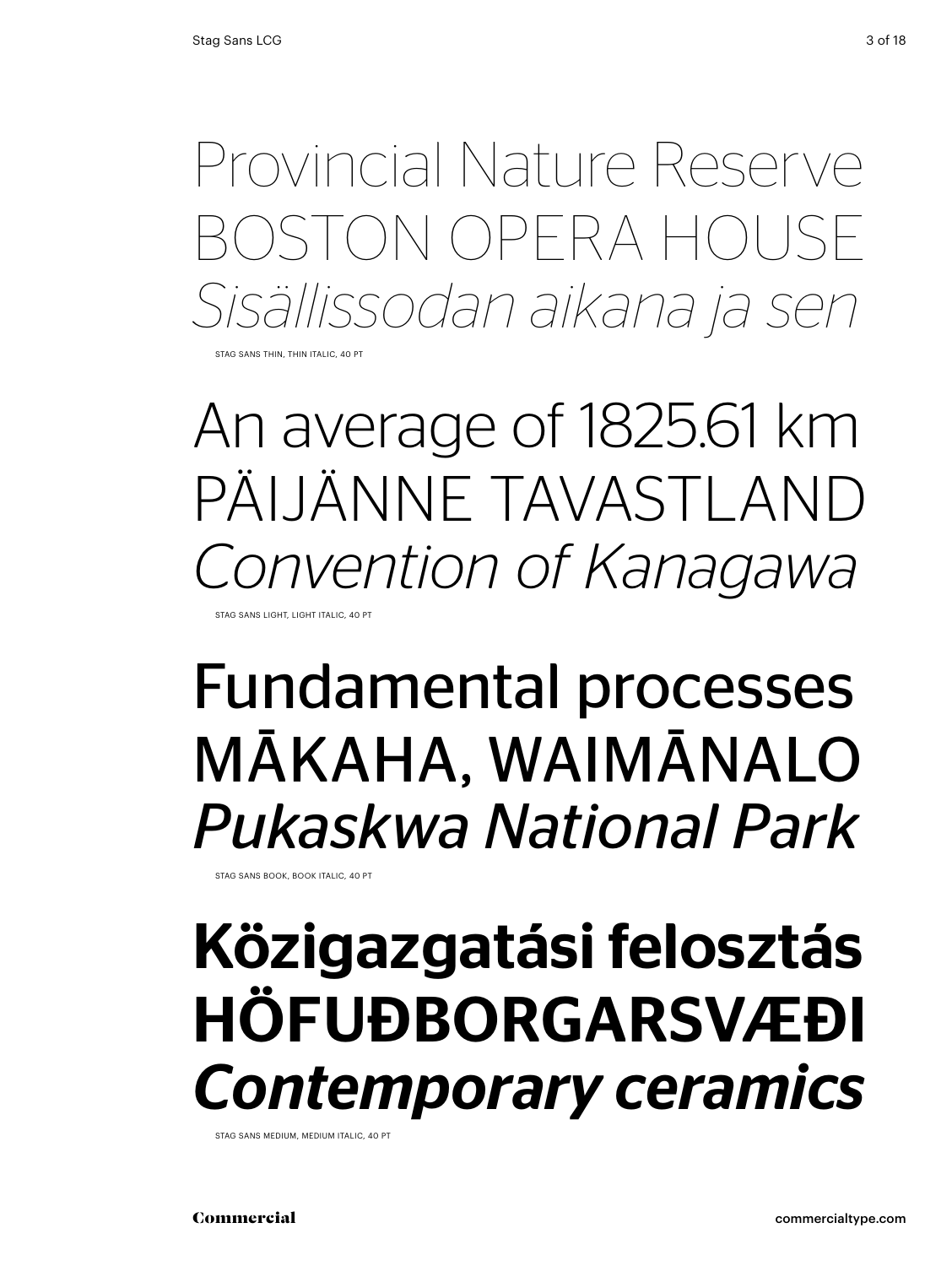# **UPPSALA DOMKYRKA** *Abitibi-Témiscamingue*

STAG SANS SEMIBOLD, SEMIBOLD ITALIC, 40 PT

## **Birgitta Gustafsdotter MUNICIPAL PROJECT**  *Dollard-des-Ormeaux*

STAG SANS BOLD, BOLD ITALIC, 40 PT

# Städtepartnerschaften<br>UPPSALA DOMKYRKA<br>*Abitibi-Témiscamingue*<br>Birgitta Gustafsdotter<br>MUNICIPAL PROJECT<br>*Dollard-des-Ormeaux*<br>Burnaby City Council<br>TOWN OF PRIMROSE<br>*Informal designation* Burnaby City Council TOWN OF PRIMROSE *Informal designation*

STAG SANS BLACK, BLACK ITALIC, 40 PT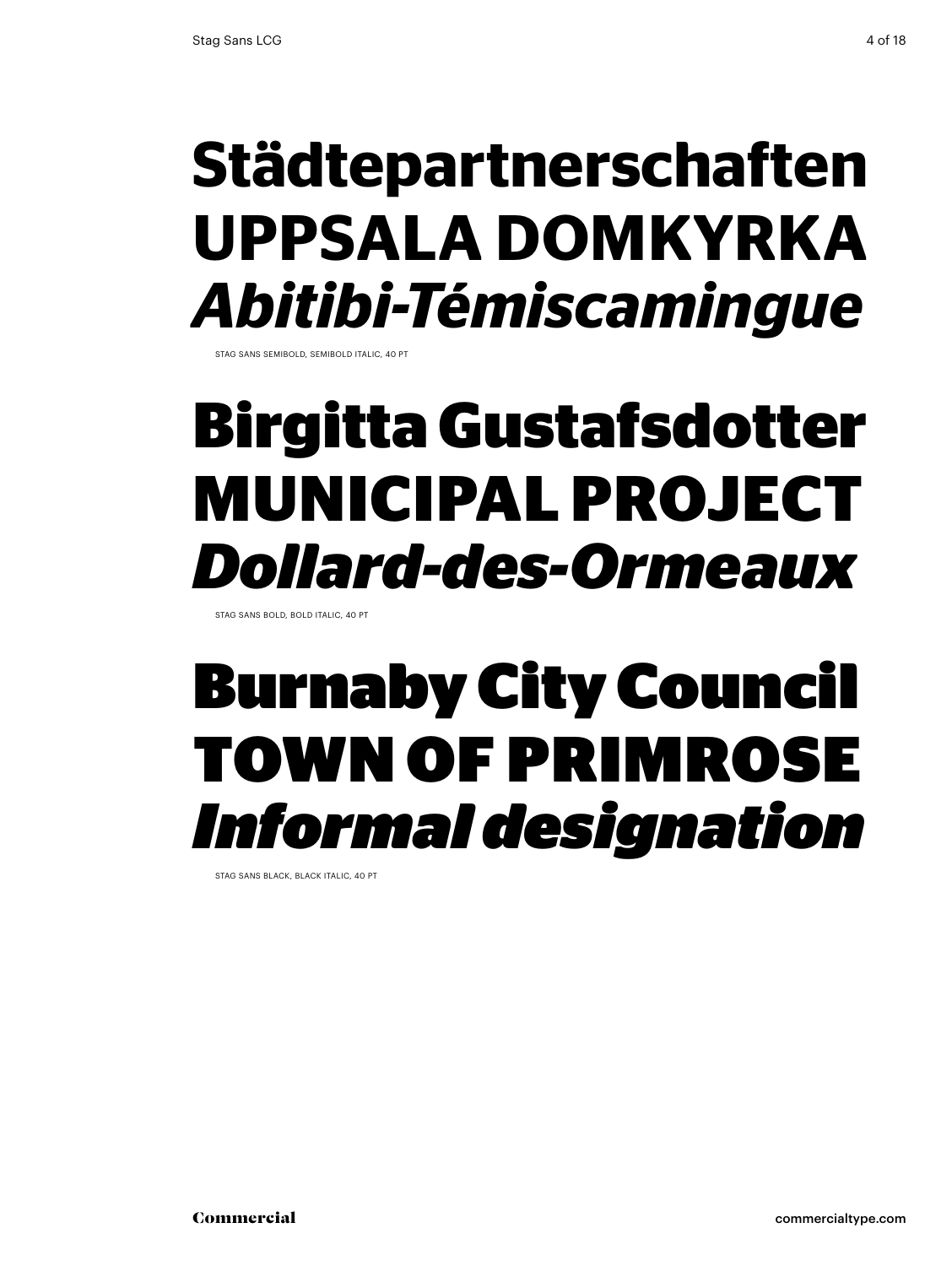Тока варира од 1,56 m/s2 коренных жителей *Температура плавления*

STAG SANS CYRILLIC THIN, THIN ITALIC, 40 PT

Сама башня наклонена В ЭТИМ ПРОТОТИІ *Сетка цвёрдых рэчываў*

Stag Sans Cyrillic light, light italic, 40 Pt

## Вместо слома корабль Нетыповыя атамаў *Досега организацијата*

Stag Sans Cyrillic book, book italic, 40 Pt

## с височина 8 321,531 m Характерно також *Аснове складае 4,09 м*

Stag Sans Cyrillic medium, medium italic, 40 Pt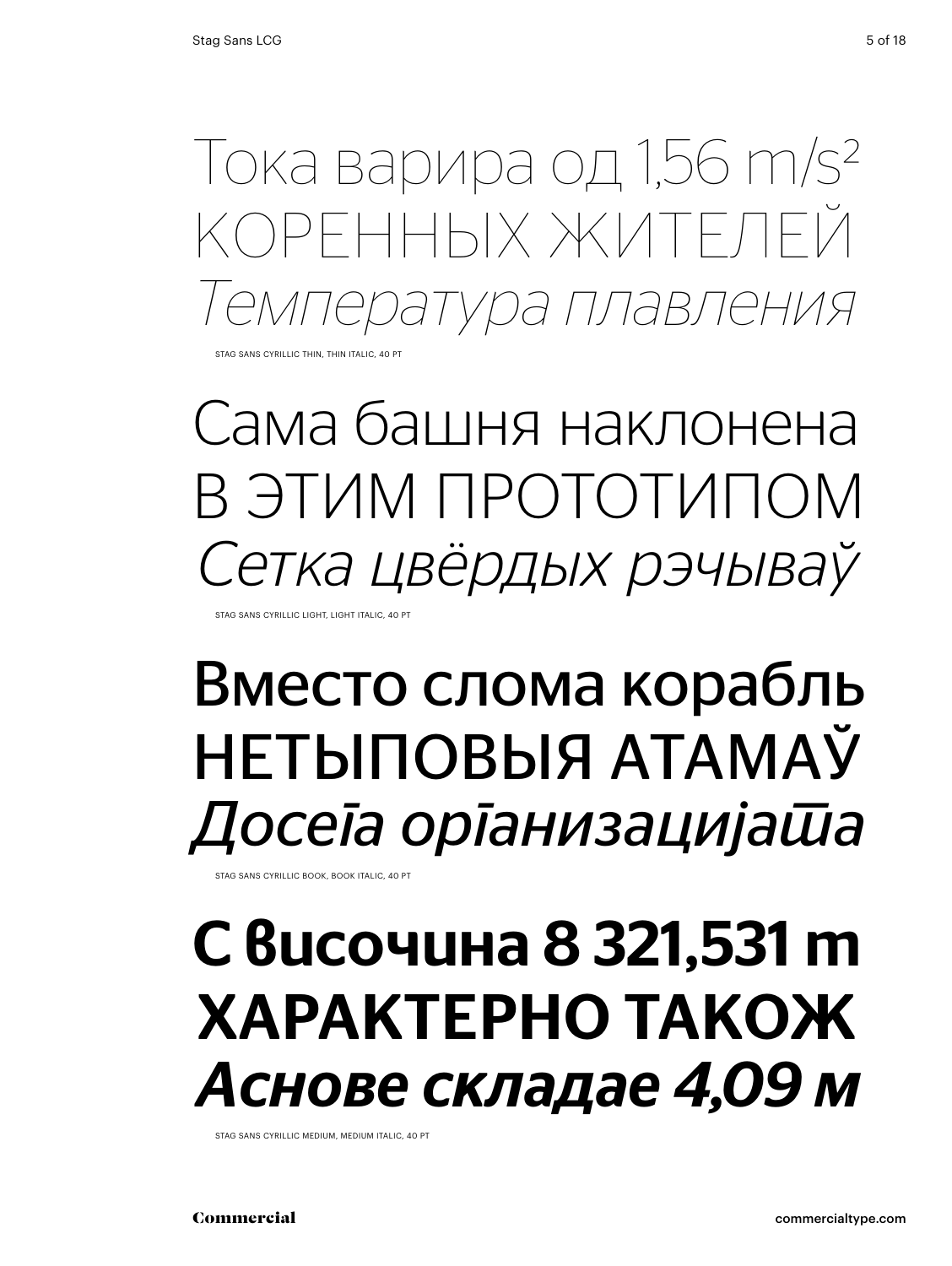#### **Тука членуваат 5.500 Износили су негде** *Вышэйшай Адукацыі*

Stag Sans Cyrillic semibold, semibold italic, 40 Pt

### **Ребик енд Комапани Раней лічылі, што** *Фильм был впервые*

Stag Sans Cyrillic bold, bold italic, 40 Pt [alternate К к]

## Першим серйозним ЗаПазени до днес *Другие важнейшие*

STAG SANS CYRILLIC BLACK, BLACK ITALIC, 40 PT [ALTERNATE ж]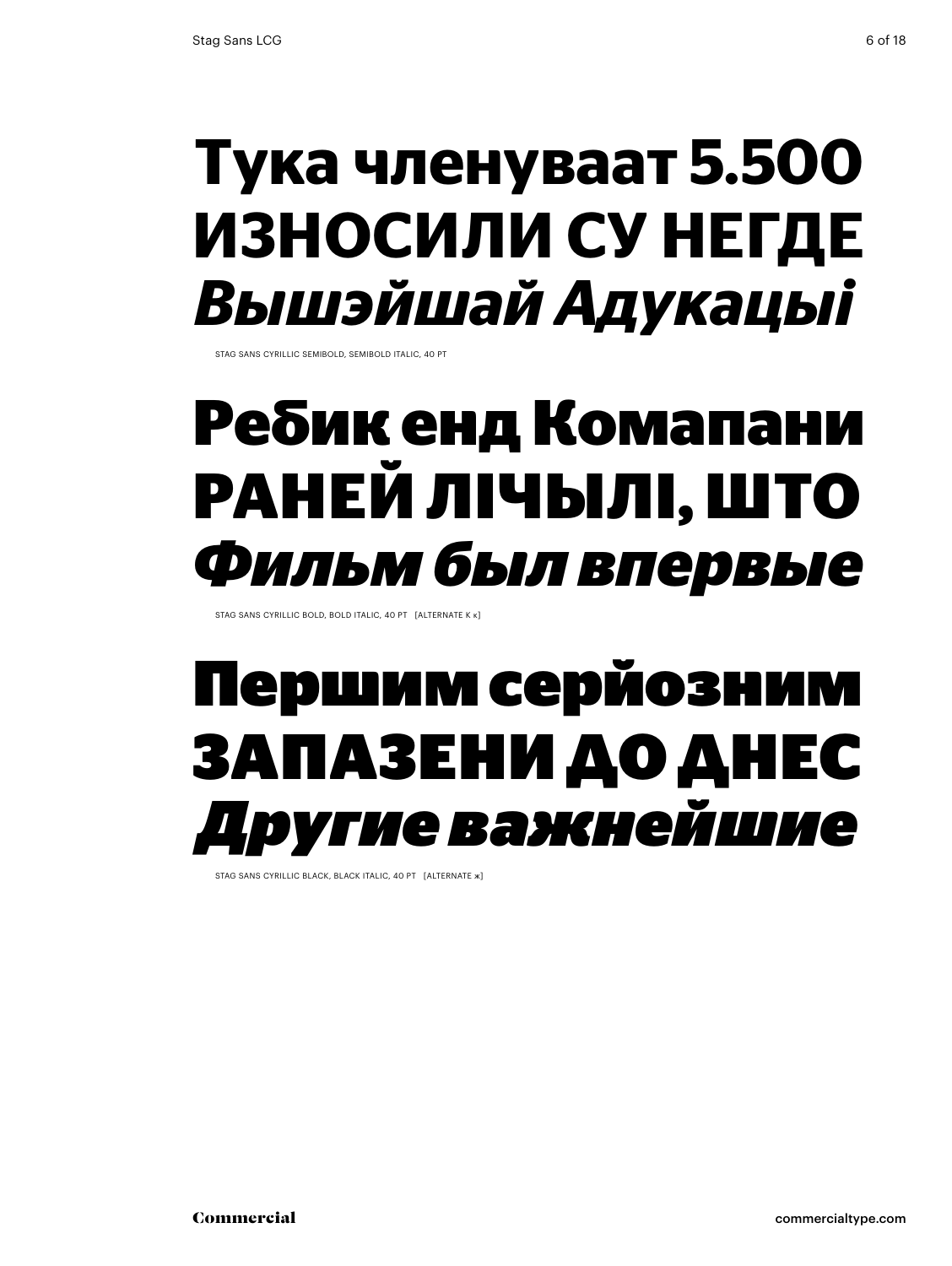Κοινωφελούς χαρακτήρα Στους κατοίκους της *Δύο δισεκατομμύρια μίλια*

Stag Sans Greek thin, thin italic, 40 Pt

Χωρίς επιπλέον φωτισμό ΣΤΡΑΒΙΝΣΚΙ ΚΑΙ ΣΟΠΕΝ *Συνεχίζεται απρόσκοπτα*

Stag Sans Greek light, light italic, 40 Pt

## Το νέο ιστορικό πλαίσιο φΩΤΟΣ ΣΤΟΝ ΟΥΡΑΝΟ *Στον τέταρτο χρόνο του*

Stag Sans Greek book, book italic, 40 Pt

## Αμερικανίδα χορεύτρια ΠΑΡΑΘΥΡΟ ΕΥΚΑΙΡΙΑΣ *Παρόμοιες περιπτώσεις*

Stag Sans Greek medium, medium italic, 40 Pt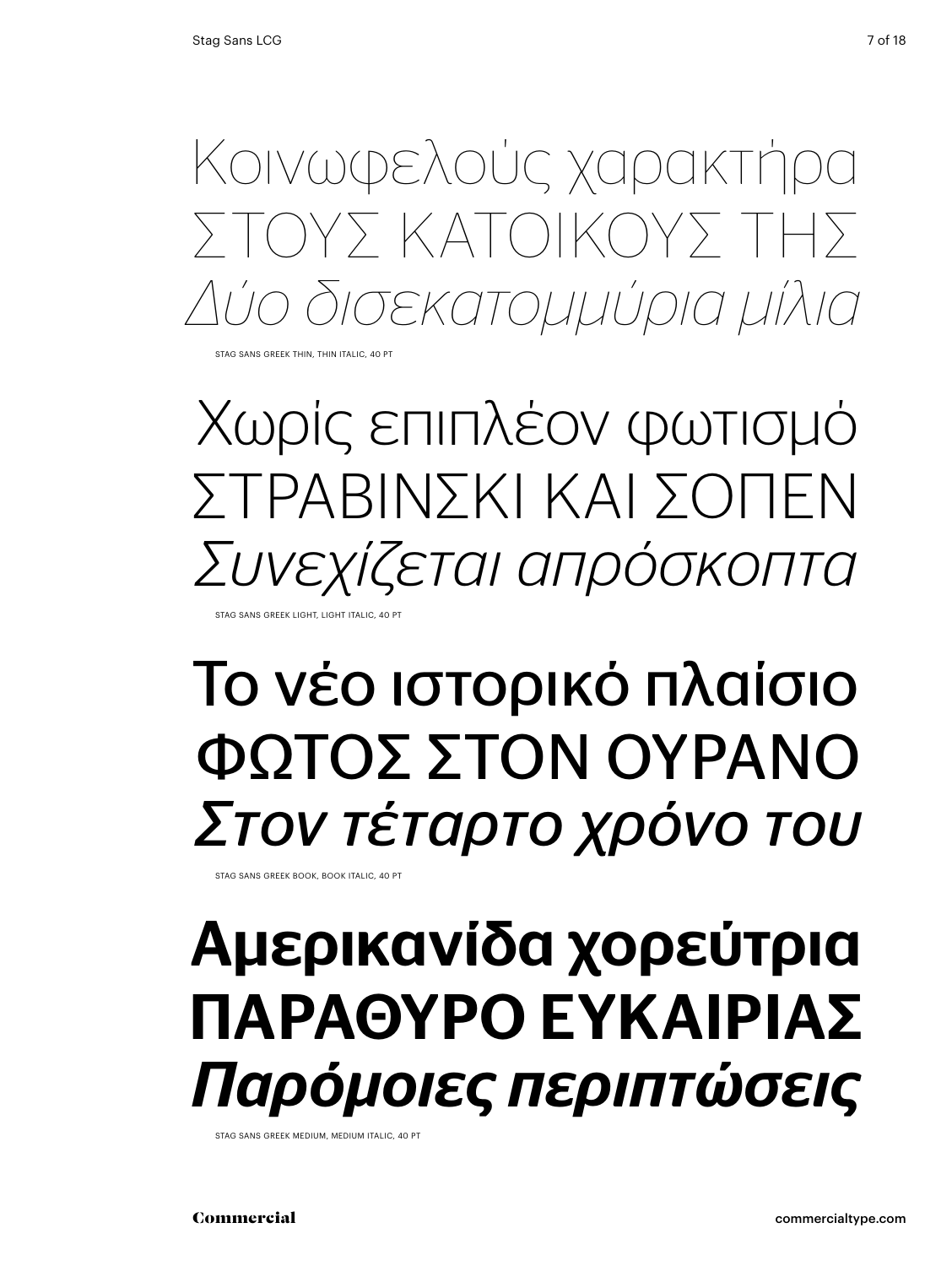## **Νεότευκτο οικονομικό ο παρατηρητης ςτο** *Ήλιος φωτίζει διαρκώς*

STAG SANS GREEK SEMIBOLD, SEMIBOLD ITALIC, 40 PT

## **Ελληνικό σινεμά ήταν Δυτική Μακεδονία** *Δύο μέρες πριν από τα*

Stag Sans Greek bold, bold italic, 40 Pt

# Ιστορικά μνημεία και ΣΕΙΣΜΟΣ 4,9 ΡΙΧΤΕΙ *Μας χωρίζουν μέτρα*

STAG SANS GREEK BLACK, BLACK ITALIC, 40 PT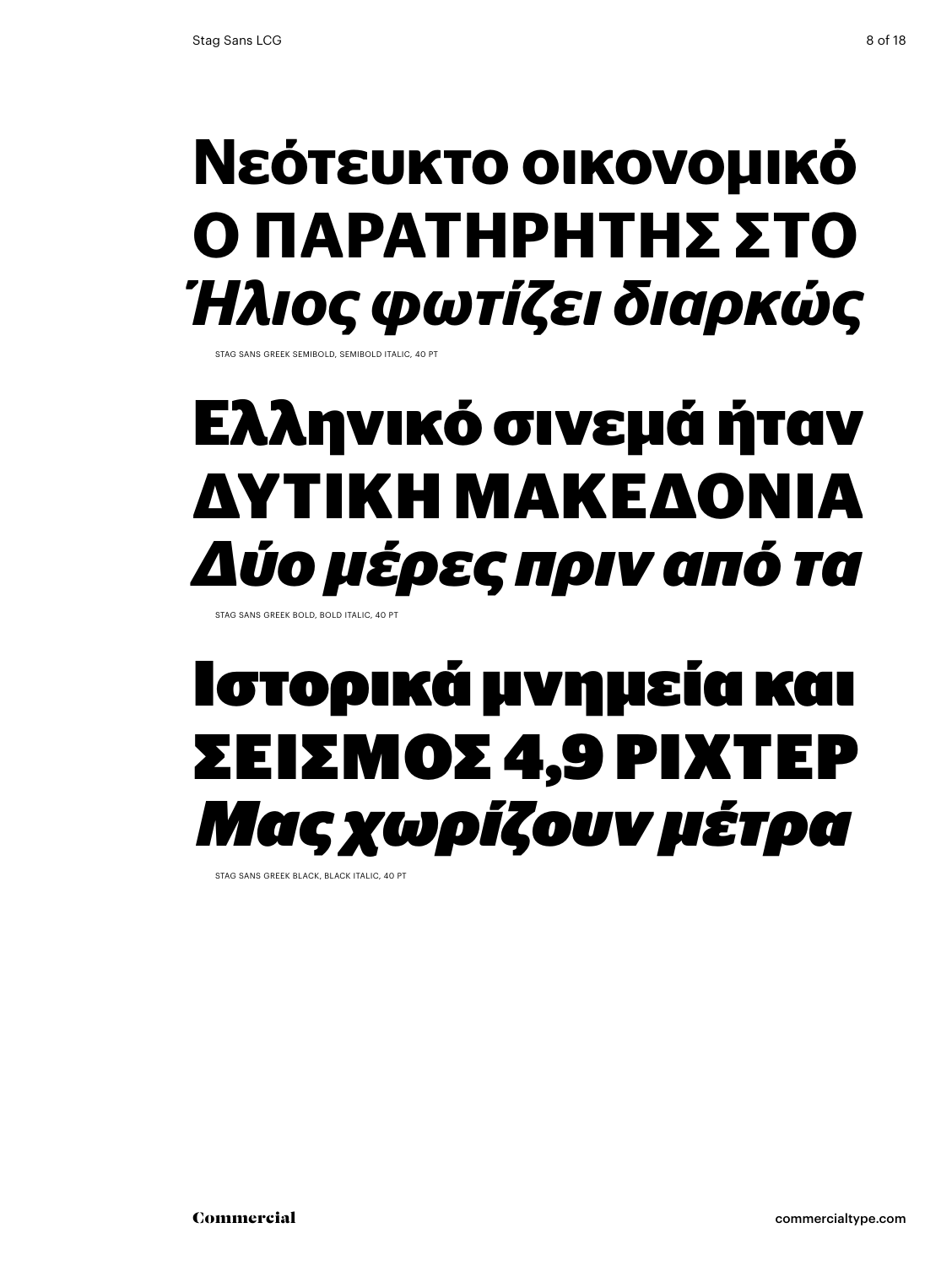#### Pharmacologists Tiergartenstraße Västernorrlands Herausragende **Mezőgazdaság Interpretation**  Hertfordshire STAG SANS THIN, 60 PT Stag Sans light, 60 Pt Stag Sans book, 60 Pt Stag Sans medium, 60 Pt STAG SANS SEMIBOLD, 60 PT STAG SANS BOLD, 60 PT

Stag Sans black, 60 Pt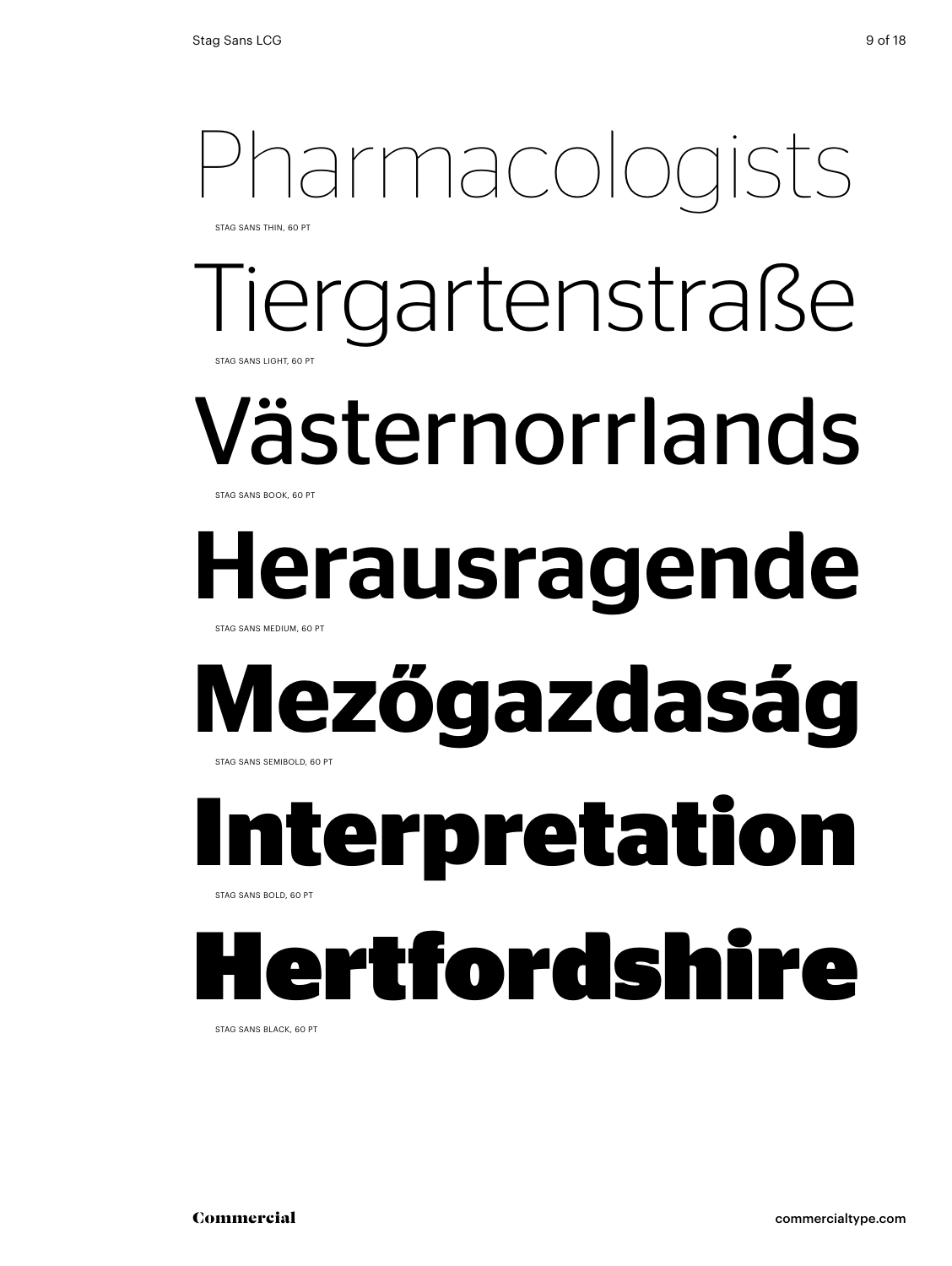

STAG SANS THIN ITALIC, 60 P

# *Characteristically*

STAG SANS LIGHT ITALIC, 60 PT

*Overgeneralizes*  Stag Sans book italic, 60 Pt

# *Lexicographical*

STAG SANS MEDIUM ITALIC, 60 PT

# *Fundamentally*

STAG SANS SEMIBOLD ITALIC, 60 PT [ALTERNATE A]

# *Kehittämiselle*

Stag Sans bold italic, 60 Pt

# *Authorization*

Stag Sans black italic, 60 Pt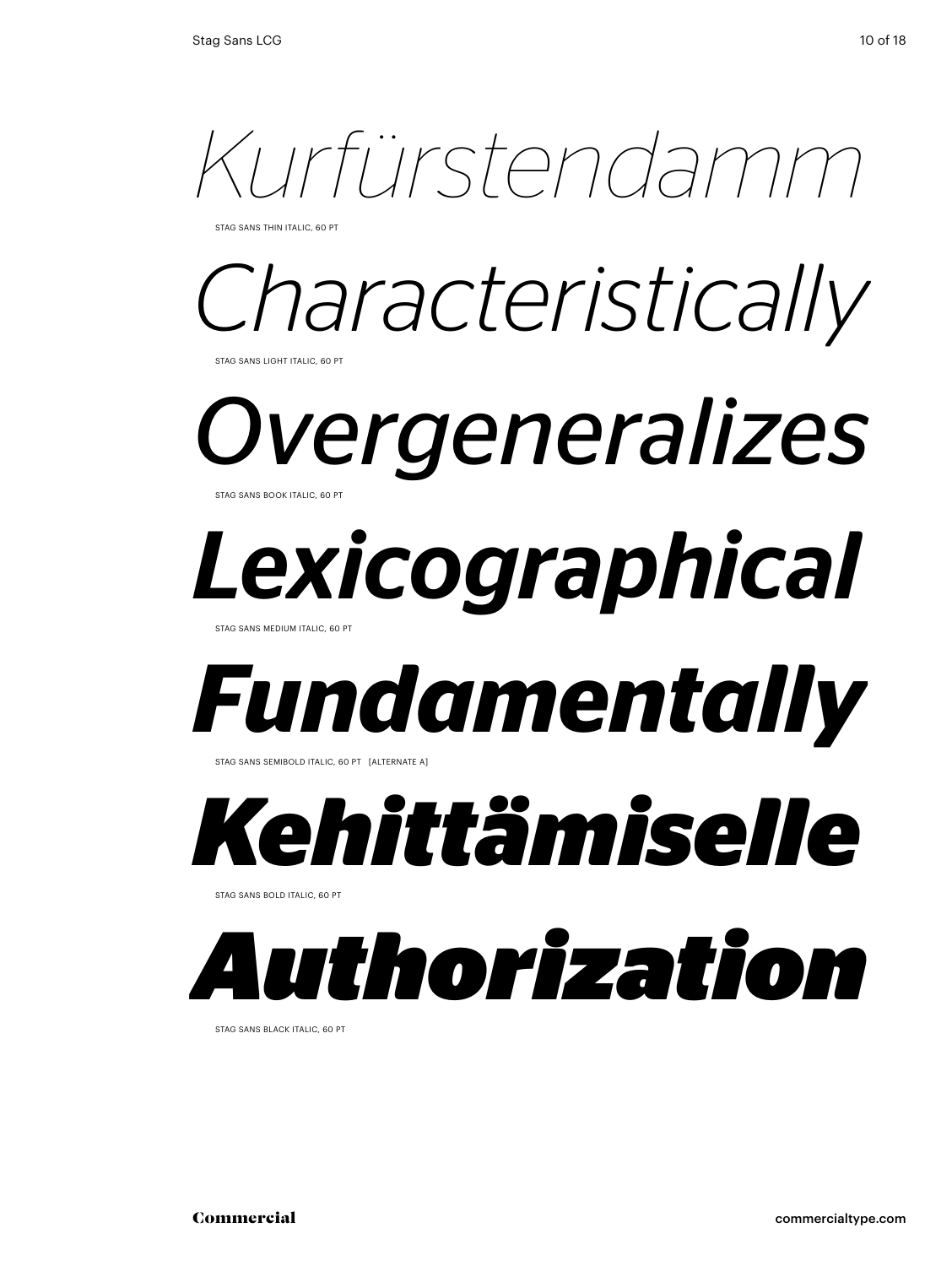# ОТИЧАСКС

Stag Sans Cyrillic thin, 60 Pt

#### Реконструкција Stag Sans Cyrillic light, 60 Pt [alternate к]

#### Символізувала STAG SANS CYRILLIC BOOK, 60 PT

# последствие

STAG SANS CYRILLIC MEDIUM, 60 PT

#### **Рестриктором**  STAG SANS CYRILLIC SEMIBOLD, 60 PT

**Постигнуваат** 

Stag Sans Cyrillic bold, 60 Pt



Stag Sans Cyrillic black, 60 Pt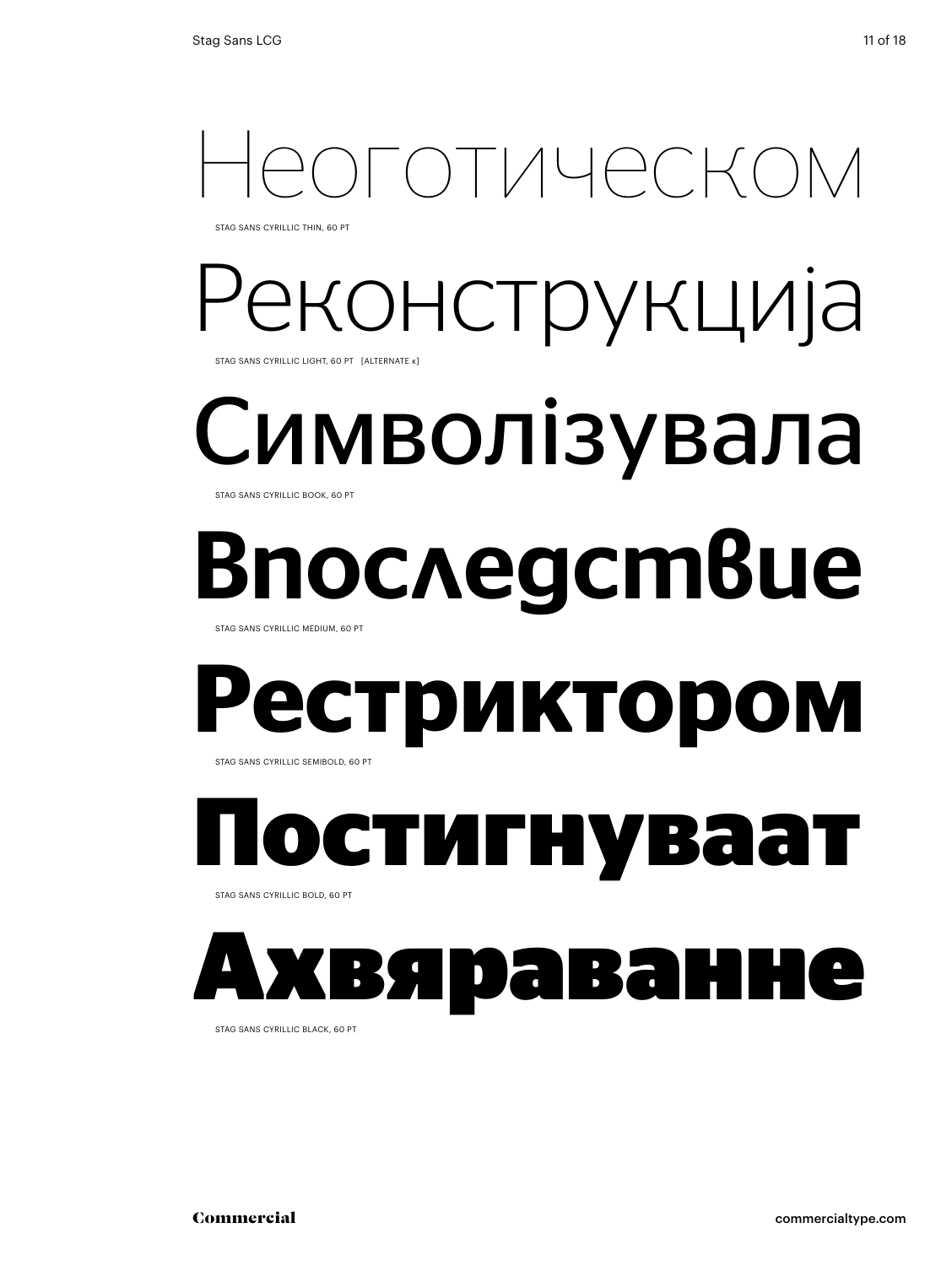

STAG SANS CYRILLIC THIN ITALIC, 60 PT [ALTERNATE ж]

#### *Традиционално* ANS CYRILLIC LIGHT ITALIC, 60 PT

*Теоретической*  Stag Sans Cyrillic book italic, 60 Pt

# *Национализам*

STAG SANS CYRILLIC MEDIUM ITALIC, 60 P



STAG SANS CYRILLIC SEMIBOLD ITALIC, 60 PT

*Результатами* 

STAG SANS CYRILLIC BOLD ITALIC, 60 PT

*Бюджетите*

STAG SANS CYRILLIC BLACK ITALIC, 60 PT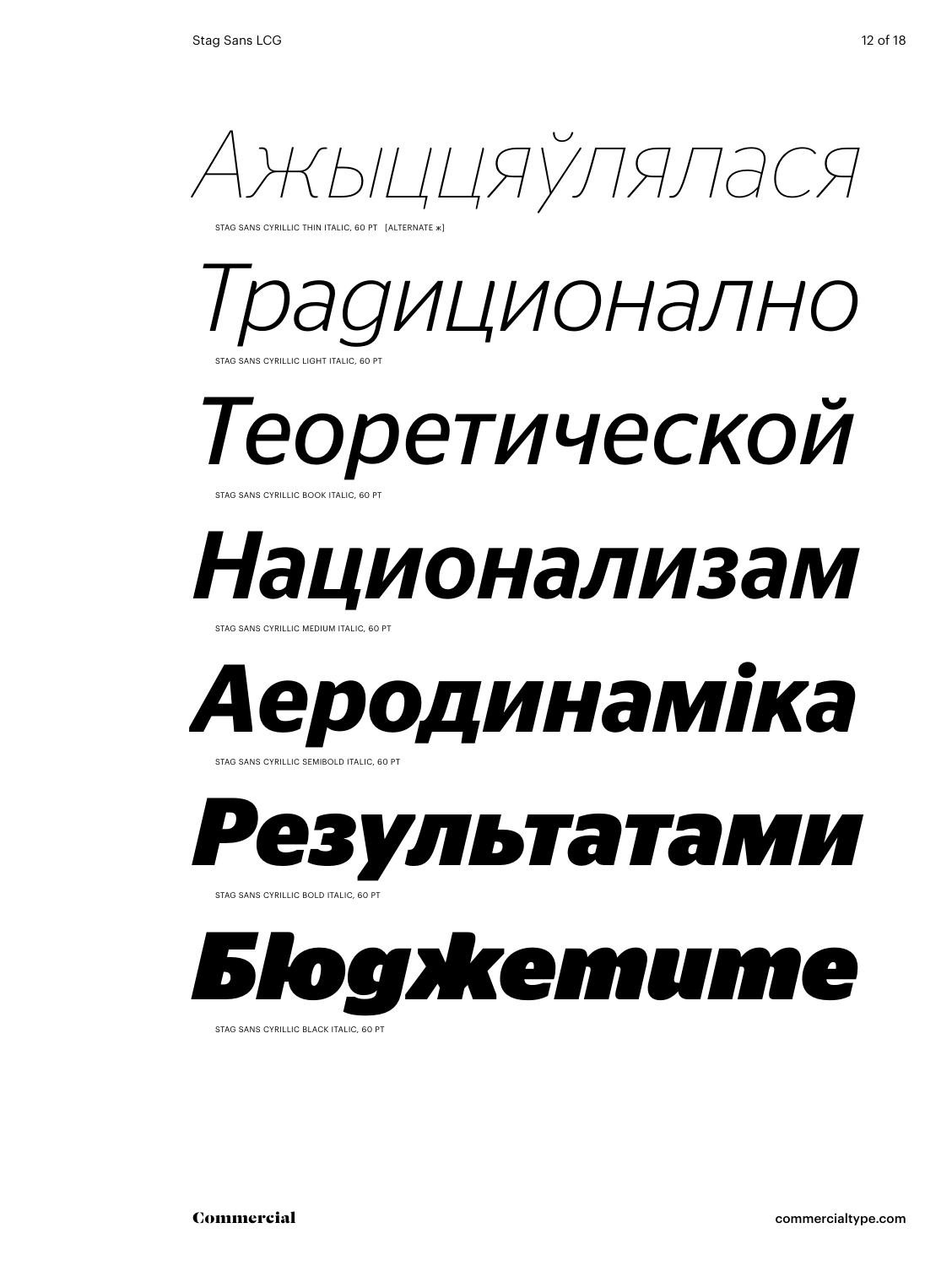

# Συναλλάσσονται

Stag Sans Greek light, 60 Pt

#### Χαρακτηριστικά Stag Sans Greek book, 60 Pt

# ιανασυνθέσει

STAG SANS GREEK MEDIUM, 60 PT

# **Φονταινεμπλώ**

STAG SANS GREEK SEMIBOLD, 60 PT

# **Απομάκρυνση**  Stag Sans Greek bold, 60 Pt

Ομοιόμορφες

Stag Sans Greek black, 60 Pt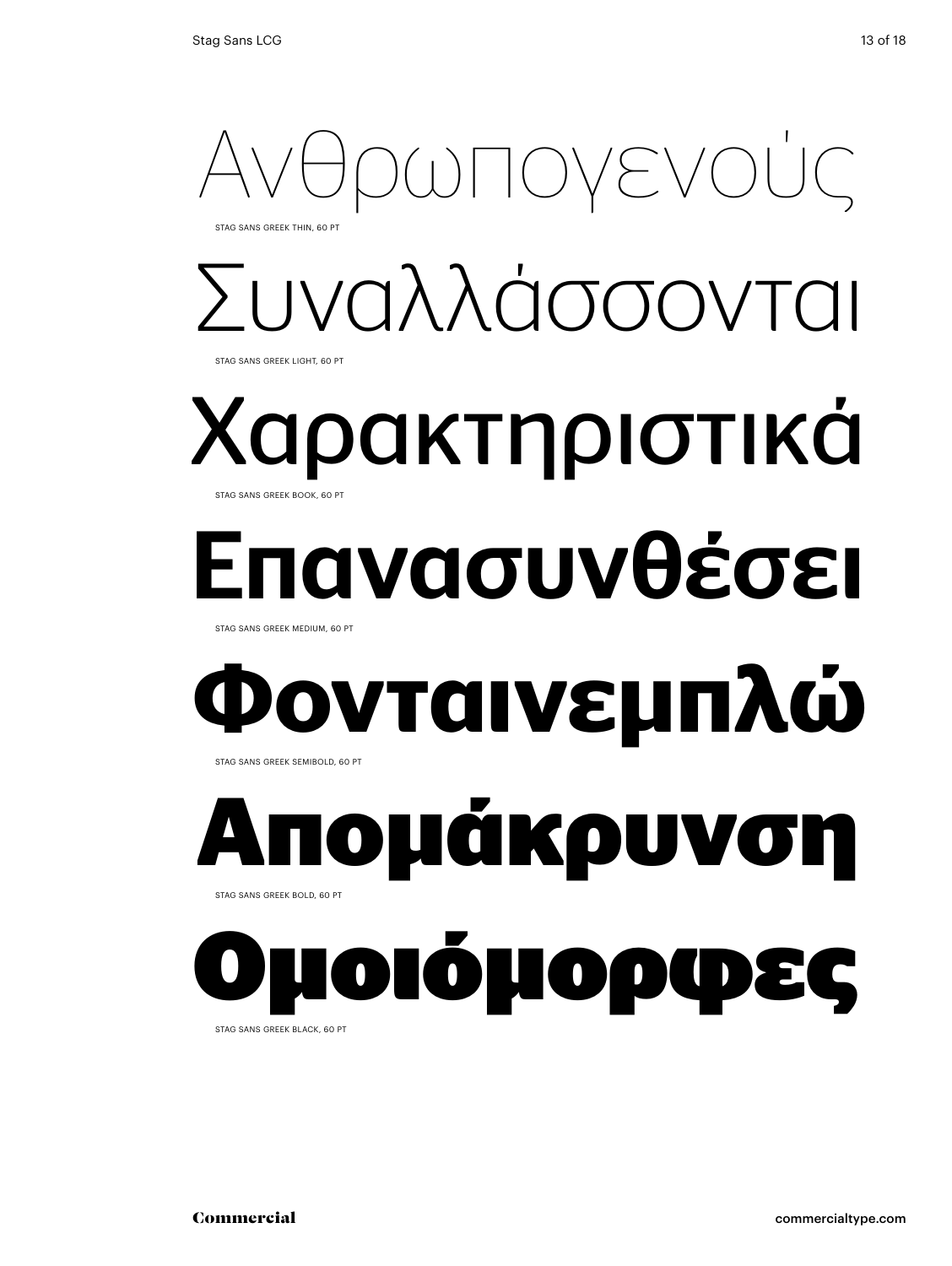

Stag Sans Greek thin italic, 60 Pt



*Ολοκληρωμένοι* Stag Sans Greek book italic, 60 Pt

# *Χαρακτηρίζεται*

Stag Sans Greek medium italic, 60 Pt



*Επιταχύνονται*  STAG SANS GREEK BOLD ITALIC, 60 PT

# *Ραδιενεργούς*

Stag Sans Greek black italic, 60 Pt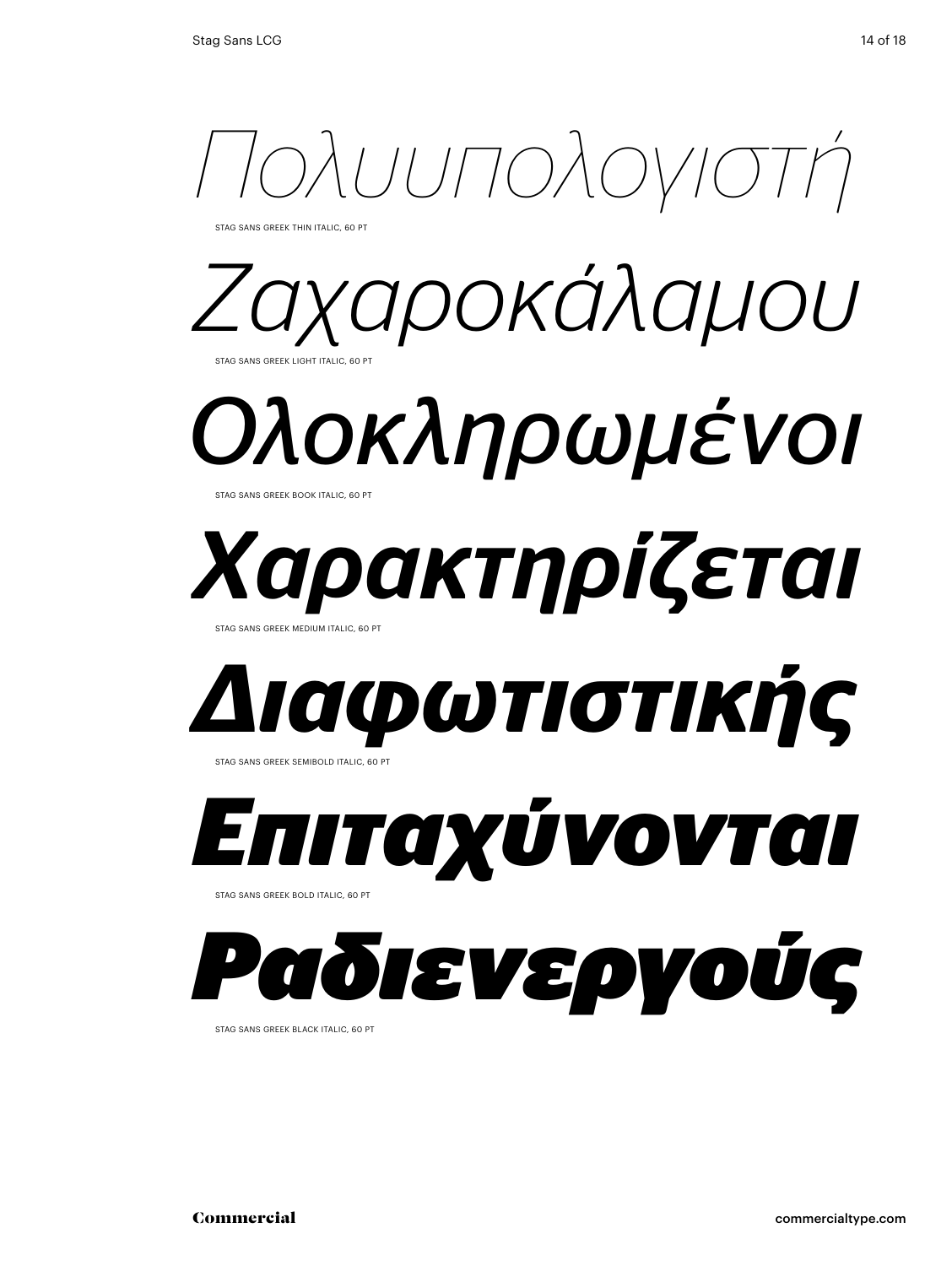Stag sans book, book ITALIC, semibold, bold, 16/20 PT

book all caps

book

**SEMIBOLD** 

book Italic

THE SPANISH WAR, which began in 1739, and the French war which soon followed it occasioned further increase of the debt, which, on the 31st of December 1748, after it had been concluded by the **Treaty of Aix-la-Chapelle**, amounted to £78,293,313. The most profound peace of the seventeen years of continuance had taken no more than £8,328,354 from it. A war of less than nine years' continuance added £31,338,689 to it (Refer to James Postlethwaite's *History of the Public Revenue*). During the administration of Mr. Pelham, the interest of the public debt was reduced from 4% to 3%; or at least measures were taken for reducing it, from **four to three per cent**; the sinking fund was increased, and some part of the public debt was paid off. In 1755, before the breaking out of the late war, the funded debt of Great Britain amounted to £72,289,673. On the 5th of January 1763, at the conclusion of the peace, the funded debt amounted to £122,603,336. The unfunded debt has been stated at £13,927,589. But the expense occasioned by the war did not end with the conclusion of the peace, so that though, on the 5th of January 1764, the funded debt was increased (partly by a new loan, and partly by funding *a part of the unfunded debt*) to £129,586,782, there still remained an unfunded debt which was brought to account in that and the following year of £975,017. In 1764, there-

bold

book Italic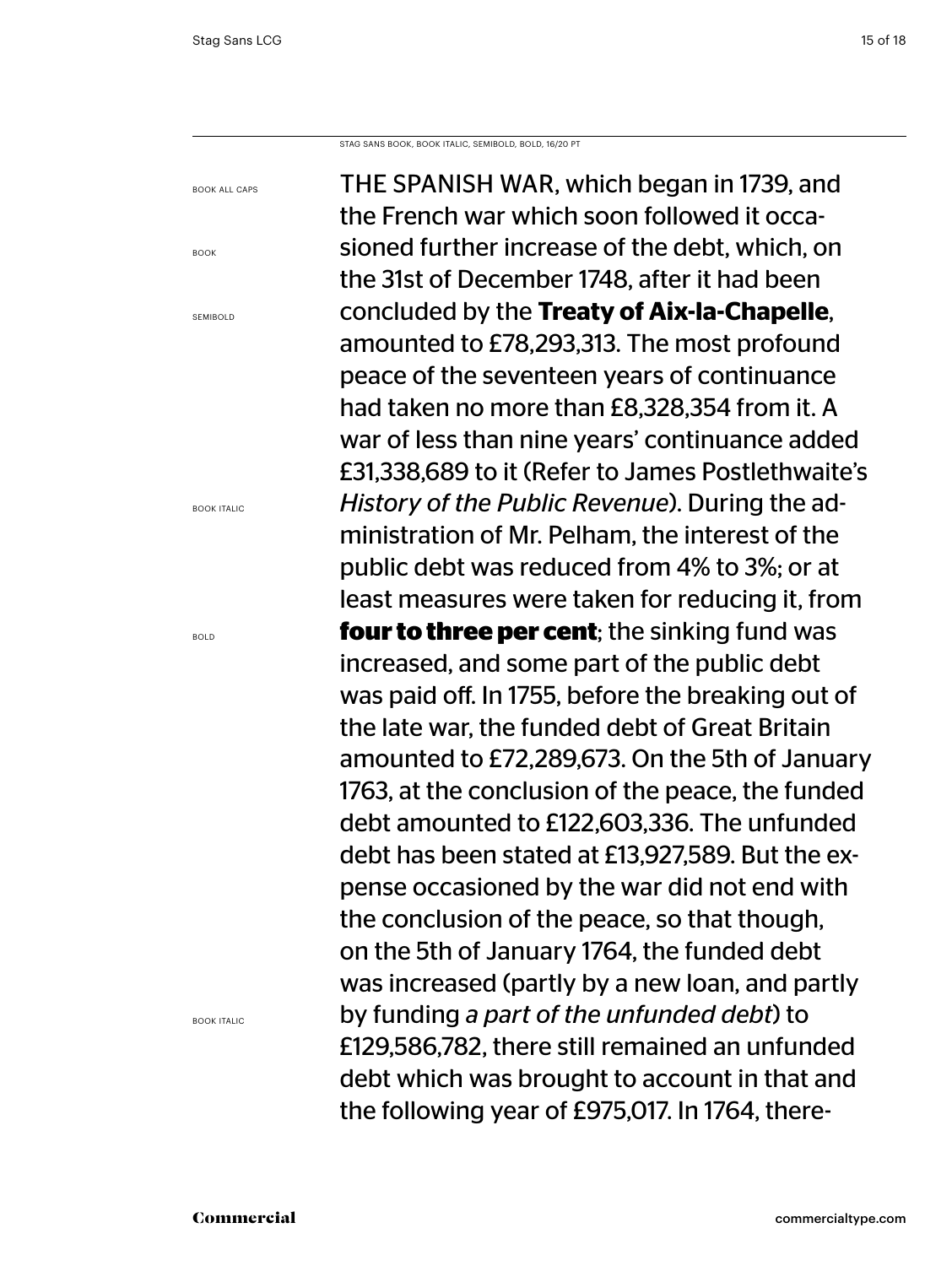book all caps

book

semibold

book Italic

bold

Stag sans cyrillic book, book ITALIC, semibold, bold, 16/20 PT

book Italic

Лет семь или восемь тому назад в Париже жил бедный рабочий по имени Клод Ге. Жил он вместе со своей возлюбленной, от которой имел ребенка. Я описываю только то, **что было в действительности**, пусть ход событий раскроет читателю нравоучительный смысл этой истории. Рабочий этот, *умный, способный, дельный* человек, был лишен образования, но щедро одарен природой; он не умел читать, но умел мыслить. Как-то зимой он очутился без работы. В его лачуге не было ни хлеба, ни огня. Мужчина, женщина и ребенок мерзли и голодали. **И тогда он украл**. Не знаю, что он украл, и не знаю, где он украл. Знаю лишь одно: после этой кражи женщина и ребенок три дня были сыты и жили в тепле, а он был приговорен к пяти годам тюрьмы. Отбывать наказание рабочего послали в Центральную тюрьму Клерво. Клерво – это монастырь, превращенный в острог, келья, превращенная в темницу, алтарь, превращенный в позорный столб. Вот каким образом иные люди понимают прогресс и как претворяют его в жизнь. Вот какой смысл придают они этому слову. *Однако продолжаю*. В тюрьме его на ночь запирали в камеру, а на день переводили в мастерскую. Но, разумеется, не работу в мастерской я порицаю. Клод Ге,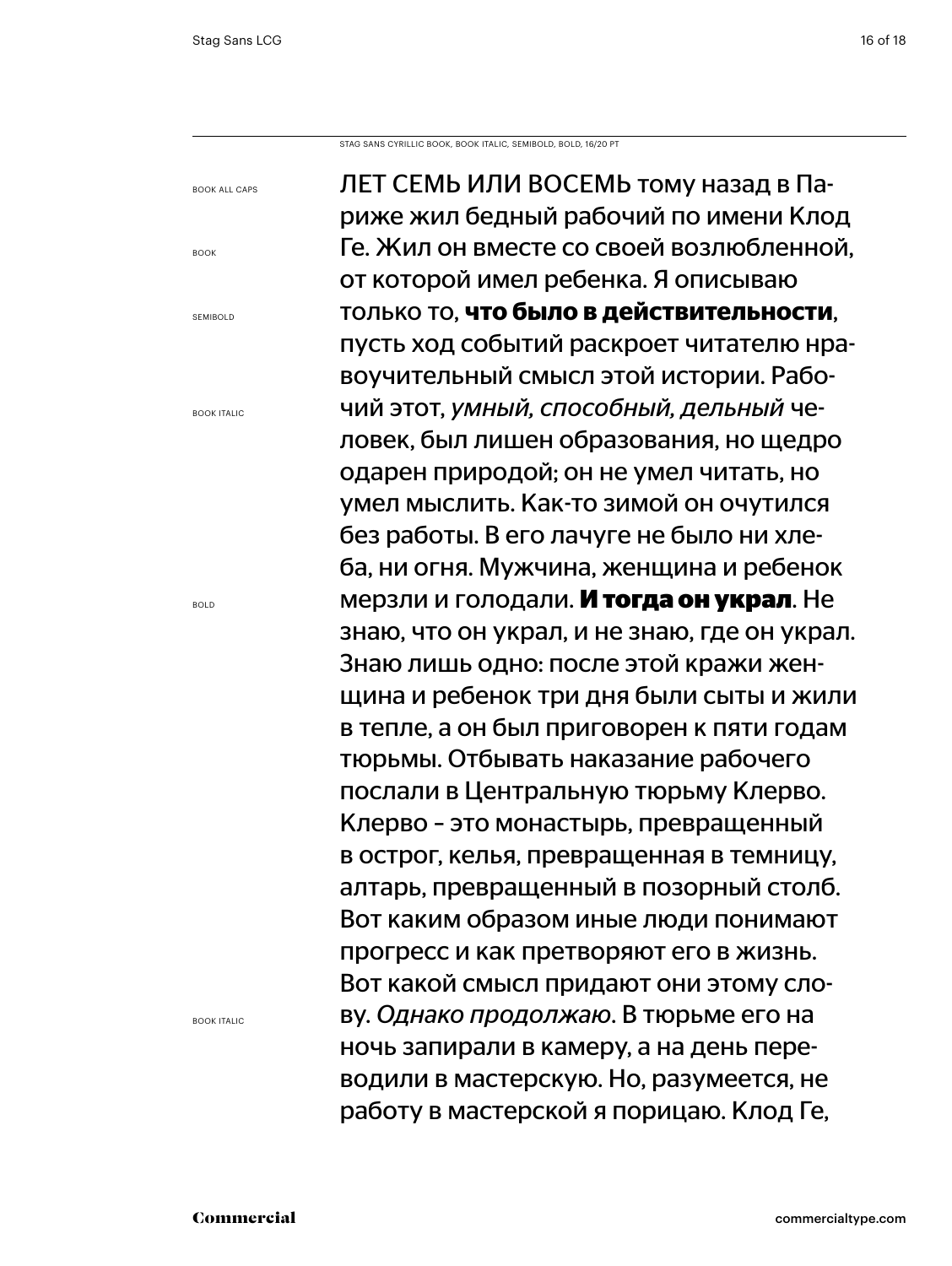Stag sans greek book, book ITALIC, semibold, bold, 16/20 PT

book all caps

book

**SEMIBOLD** 

book Italic

ΠΡΙΝ ΤΕΛΕΙΩΣΕΙ Η ΕΒΔΟΜΑΔΑ είχα μάθει τα κατατόπια όλα του σπιτιού και είχα γίνει φίλος με όλους, ακόμα και με τον κυρ-Θανάση το μάγειρα. Στην αρχή ήταν δύσκολες οι σχέσεις μας. Όχι πως ήταν **κακός άνθρωπος**. Κάθε άλλο. Μάλιστα όταν μ' απαντούσε στο περιβόλι, μου έδειχνε πάντα πολύ φιλικές διαθέσεις, και κάποτε μου έφερνε και κανένα κόκαλο. Αλίμονο μου όμως αν *πατούσα στην κουζίνα*, την ώρα που ήταν και αυτός μέσα! Κατσαρόλες, τεντζερέδες, κουτάλες, καρέγλες, τσιμπίδες, λες και συμμαχούσαν μαζί του για να με σκοτώσουν. Μόλις μ' έβλεπαν, από ράφια, τραπέζια και γωνιές, όλα τ' άψυχα ξαφνικά χίμιζαν και διέσχιζαν τον αέρα, για να καταλήξουν όλα **στο ίδιο σημείο**, το δύστυχο το κεφάλι μου. Αποφάσισα πως θέση για τους δυο μας συγχρόνως δεν έχει η κουζίνα. Ή αυτός πρέπει να είναι κει ή εγώ. Κι επειδή σ' αυτά τα πράματα δε βάζω φιλότιμο, αποφάσισα να μην πατώ στο βασίλειο του, παρά μόνο όταν έλειπε αυτός. Και αφού ήταν άγγελος στο περιβόλι και διάβολος στην κουζίνα του, σα φρόνιμος που είμαι, έκανα με τρόπο να μην τον συναντώ παρά στις αγγελικές του ώρες, δηλαδή στο περιβόλι. Όλοι οι άλλοι με ανέχουνταν και *μ' αγαπούσαν στην κουζίνα*. Η κερα-Μαρία, η παραμαγείρισσα, όπου κανένα καλό κομμάτι κρέας ή κοκαλάκι, μου το περνούσε. Η νόστιμη Μαριγώ, ο φίλος μου ο Σω-

bold

book Italic